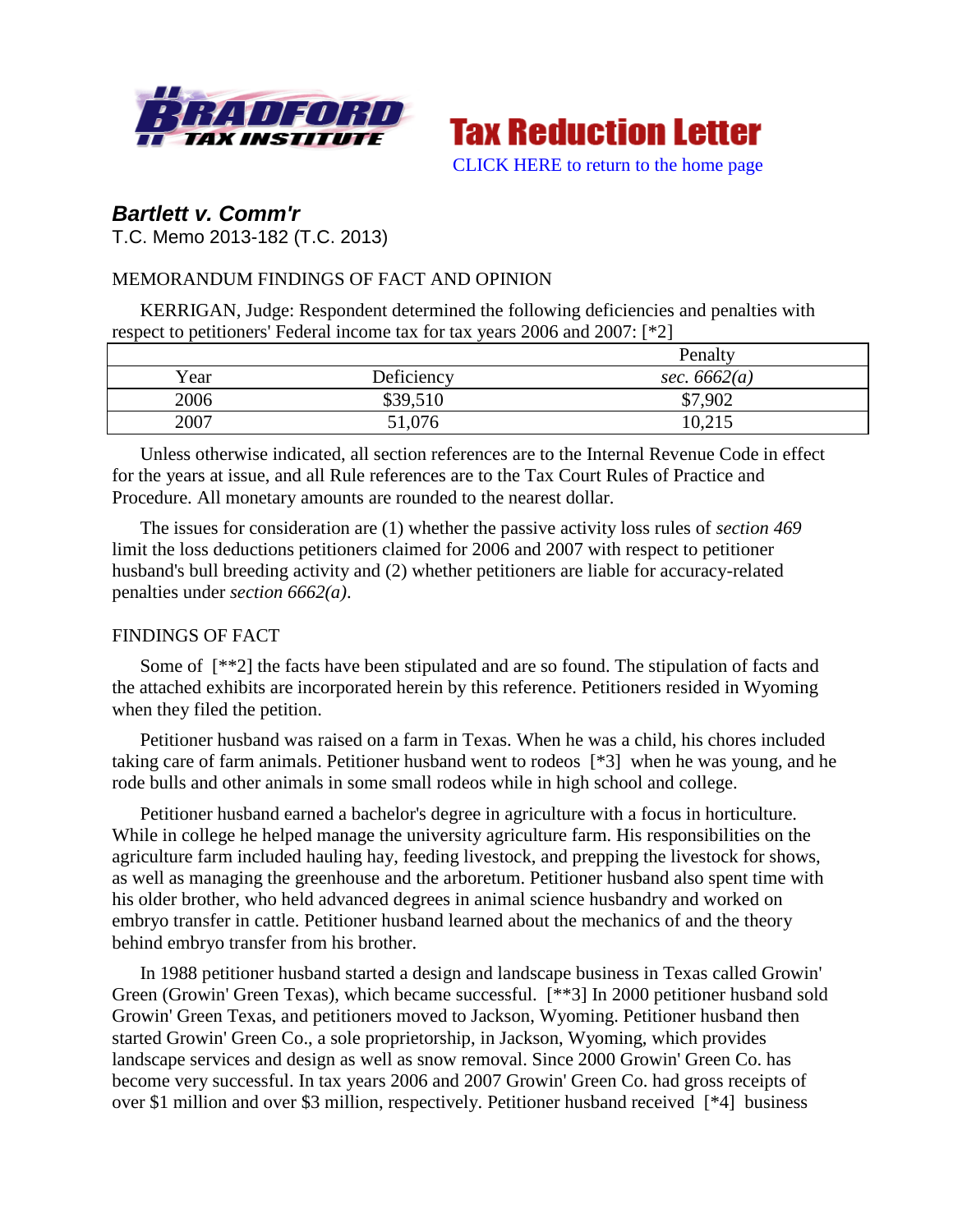income from Growin' Green Co. of over \$400,000 in tax year 2006 and over \$1 million in tax year 2007.

In 2005 petitioner husband started a bull breeding operation, which petitioners called Rainbow Ranch. Petitioners acquired a 1,941-acre ranch near Burley, Idaho, and purchased 40 or 50 calves from a breeder specializing in rodeo-quality cows and bulls. Rainbow Ranch is approximately 220 miles from Jackson, Wyoming.

When petitioners acquired the ranch, there were no buildings on the land, but the property was fenced to contain livestock. When petitioner husband was on the ranch, he would sleep in his truck, a nearby motel, or a doublewide trailer parked on the ranch.

In tax years 2006 and 2007 petitioner husband employed [\*\*4] three of his Growin' Green Co. workers to stay on the ranch during the winter months, from approximately November to March. These ranch hands worked 40 hours per week on Rainbow Ranch. Petitioner also made a business arrangement with Cameron Tuckett that allowed Mr. Tuckett to graze his horses on Rainbow Ranch in exchange for providing services pertaining to the stock on Rainbow Ranch. Mr. Tuckett lived near Rainbow Ranch and operated a farm and livestock operation.

[\*5] In evidence for the tax years at issue are (1) credit card statements for a credit card that petitioner husband used for Rainbow Ranch and (2) two schedules, one for each tax year at issue, of the hours petitioner husband claims he worked on the ranch. Petitioner husband created the schedules of hours worked several years after the tax years at issue.

Petitioner husband did not maintain a contemporaneous log, a diary, notes, or other records of the work he performed day to day relating to Rainbow Ranch--whether performed in Wyoming or at the ranch in Idaho.

Petitioners' 2006 joint Federal income tax return was prepared on their behalf by a certified public accountant. Petitioners' 2007 joint Federal income tax return was prepared [\*\*5] on their behalf by a second certified public accountant. On the Schedules F, Profit or Loss From Farming, for both Federal income tax returns petitioners stated that they materially participated in the operation of a bull breeding activity. Petitioners claimed loss deductions for the bull breeding activity of \$105,515 for tax year 2006 and \$134,763 for tax year 2007.

The notice of deficiency disallowed the loss deductions claimed related to the bull breeding activity and determined the \$39,510 and \$51,076 deficiencies in petitioners' 2006 and 2007 Federal income tax, respectively, and *section 6662* accuracy-related penalties.

### [\*6] OPINION

#### I. Section 469 Passive Activity Losses

Generally, a taxpayer bears the burden of proving the Commissioner's determinations in a notice of deficiency are erroneous. *Rule 142(a)(1)*; *Welch v. Helvering, 290 U.S. 111, 115, 54 S. Ct. 8, 78 L. Ed. 212, 1933-2 C.B. 112 (1933)*. Pursuant to *section 7491(a)(1)* the taxpayer may shift the burden of proof to the Commissioner if the taxpayer complies with the relevant substantiation requirements in the Internal Revenue Code, maintains all required records, and cooperates with the Commissioner with respect to witnesses, information, documents, meetings, and interviews. [\*\*6] *Sec. 7491(a)(2)(A)* and *(B)*. The taxpayer bears the burden of proving compliance with the conditions of *section 7491(a)(2)(A)* and *(B)*. See, e.g., *Winslow v. Commissioner, 139 T.C. 270, 271 n.2 (2012)*; *Hill v. Commissioner, T.C. Memo. 2010-200*, aff'd per curiam, *436 Fed. Appx. 410 (5th Cir. 2011)*.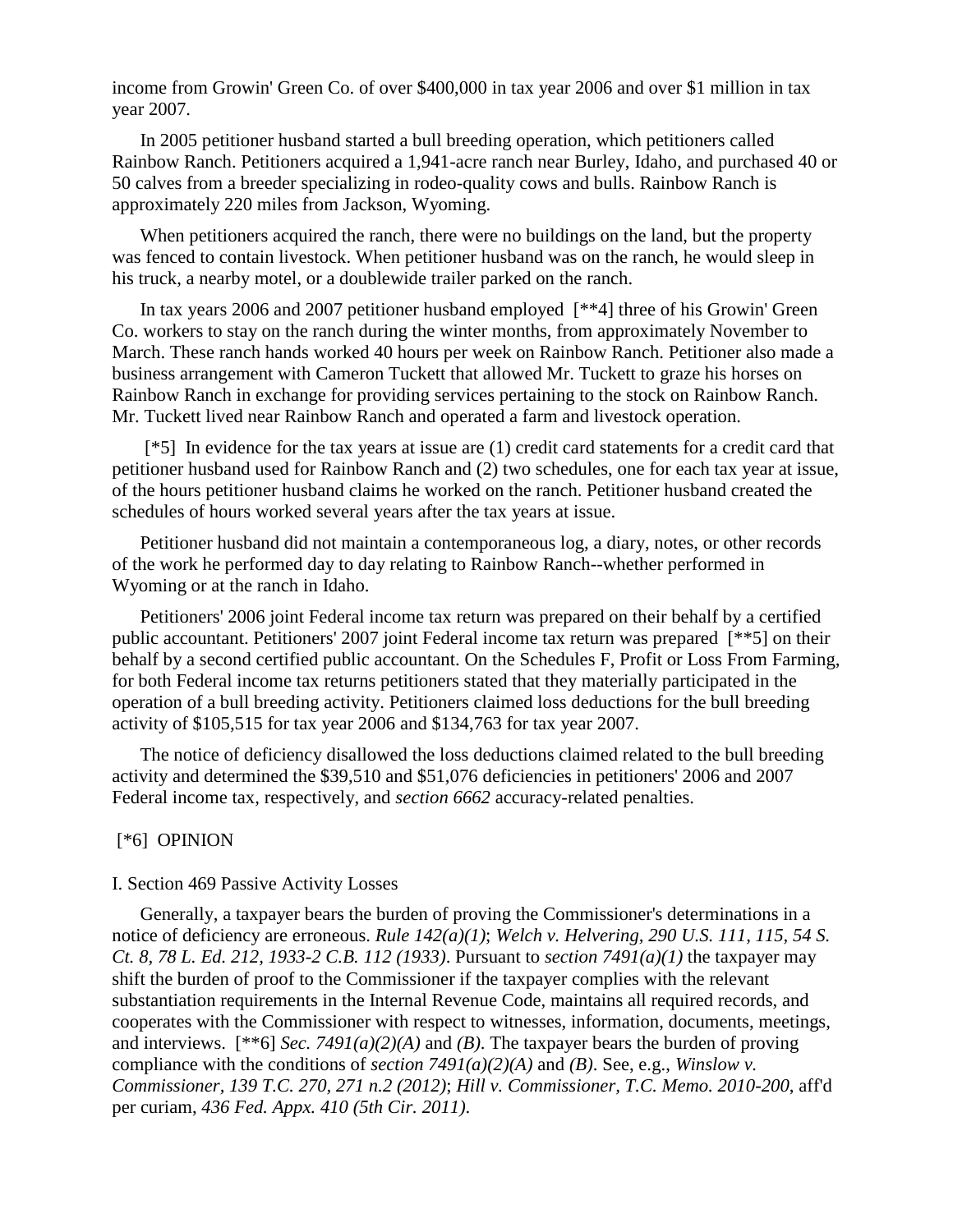Petitioners contend that they have met this burden because (1) respondent did not allege that petitioners failed to cooperate with respondent and (2) petitioners claim that they introduced credible evidence. However, there were discrepancies and inconsistencies in their evidence. Petitioners have failed to persuasively argue that the burden of proof shifts to respondent. The burden of proof remains with petitioners.

[\*7] Respondent contends that petitioners' losses related to their bull breeding activity should be disallowed because petitioners did not materially participate in the bull breeding activity.

*Section 469(a)* disallows the passive activity loss of an individual taxpayer. The term "passive activity loss" means the amount, if any, by which the aggregate losses from all passive activities for the taxable year exceed the aggregate income from all passive activities for such year. *Sec. 469(d)(1)*; [\*\*7] see also *Dirico v. Commissioner, 139 T.C. 396, 402 (2012)*. A passive activity is a trade or business in which a taxpayer does not materially participate. *Sec.*   $469(c)(1)$ . A taxpayer materially participates in an activity when he or she is involved on a regular, continuous, and substantial basis. *Sec. 469(h)(1)*. Participation generally means all work done in connection with an activity by an individual who owns an interest in the activity. *Sec. 1.469-5(f), Income Tax Regs.*

A taxpayer establishes material participation by satisfying any one of seven tests provided in the regulations. *Sec. 1.469-5T(a), Temporary Income Tax Regs.*, 53 Fed. Reg. 5725-5726 (Feb. 25, 1988); see also *Lum v. Commissioner, T.C. Memo. 2012-103*. Petitioners assert that the following three tests are relevant to this case:

 [\*8] (1) The individual participates in the activity for more than 500 hours during such year;

\* \* \* \* \* \* \*

(3) The individual participates in the activity for more than 100 hours during the taxable year, and such individual's participation in the activity for the taxable year is not less than the participation in the activity of any other individual (including individuals who are not owners of interests [\*\*8] in the activity) for such year; [or]

\* \* \* \* \* \* \*

(7) Based on all of the facts and circumstances \* \* \* , the individual participates in the activity on a regular, continuous, and substantial basis during such year.

Sec. 1.469-5T(a)(1), (3), (7), Temporary Income Tax Regs., supra. <sup>1</sup> To satisfy the facts and circumstances test under *section 1.469-5T(a)(7), Temporary Income Tax Regs., supra*, a taxpayer must participate in an activity for more than 100 hours [\*9] during the taxable year. *Sec. 1.469- 5T(b)(2)(iii), Temporary Income Tax Regs.*, *53 Fed. Reg. 5726 (Feb. 25, 1988)*.

1 Respondent contends that petitioners are precluded from arguing that they meet the requirements of the 100-hour test and the facts and circumstances test because, respondent claims, petitioners first discussed these issues in their amended pretrial memorandum. We disagree.

Respondent raised both the 100-hour test and the facts and circumstances test in the notice of deficiency, writing under "Explanation of Adjustments": "You have not met any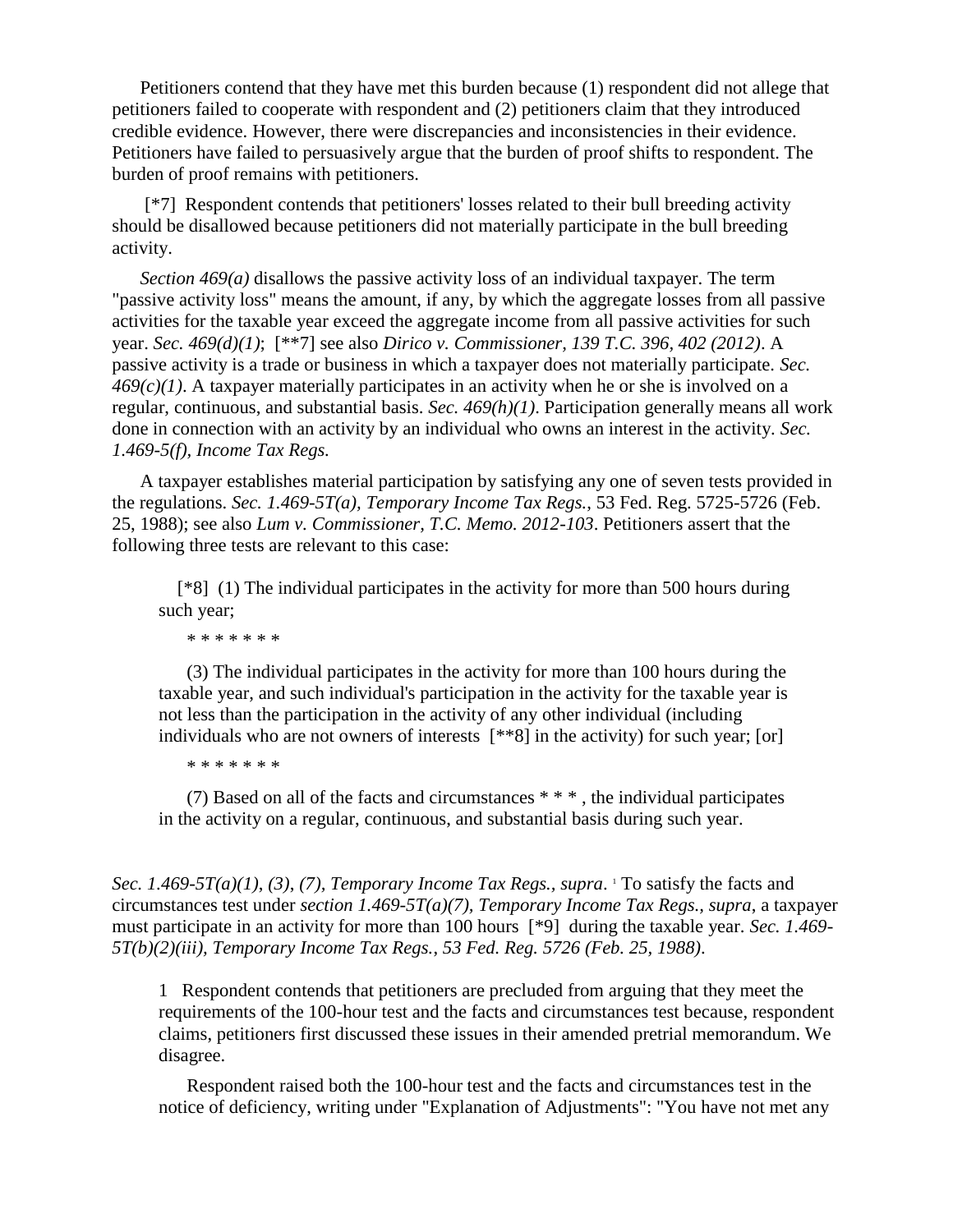of the seven tests for material participation as outlined under *Treasury Regulation 1.469- 5T(a)*." Petitioners also raised both tests in their petition, writing: "The taxpayer meets [\*\*9] at least one of the material participation tests as outlined in *Treasury Regulation 1.469-5T(a)*."

Accordingly, petitioners' arguments regarding the 100-hour test and the facts and circumstances test are properly before us.

A taxpayer can prove participation by any reasonable means. *Sec. 1.469-5T(f)(4), Temporary Income Tax Regs.*, *53 Fed. Reg. 5727 (Feb. 25, 1988)*. Reasonable means "may include but are not limited to the identification of services performed over a period of time and the approximate number of hours spent performing such services during such period, based on appointment books, calendars, or narrative summaries." Id. While the regulations permit some flexibility with respect to the evidence required to prove material participation, we are not required to accept postevent "ballpark guesstimates", nor are we bound to accept the unverified, undocumented testimony of taxpayers. See, e.g., *Lum v. Commissioner, T.C. Memo. 2012-103*; *Estate of Stangeland v. Commissioner, T.C. Memo. 2010-185*.

Petitioner husband testified that he spent a total of more than 1,000 hours on the bull breeding activity during the tax years at issue. There is no indication in the record that petitioner husband [\*\*10] engaged in any recreational activities while he was on the ranch. Likewise, there is no indication that petitioner wife traveled with petitioner husband to the ranch or was otherwise involved in Rainbow Ranch. During the years at issue she earned wages from other sources.

[\*10] With respect to tax year 2006 petitioner husband testified that he worked on the ranch repairing fences; cross-fencing the land; building corrals, shelters, and solar wells; installing "bucking shoots" for training young bulls to buck; and improving the range land by reseeding, cutting sagebrush, planting wheat crops for feed, and planting a more desirable bud-style grass. He also testified that he traveled to South Dakota to pick up a particular bull and then drove that bull from South Dakota to Rainbow Ranch.

With respect to tax year 2007 petitioner husband testified that he helped his cows during calving season. Petitioner husband described calving season as "intense"; he recalled being very involved in the calving process. He further testified that he started training the young bulls that year, sorting them, developing their bucking skills, and training them to buck properly.

For each tax year at issue petitioner  $[**11]$  husband estimated that he spent 7 to 10 hours per week researching the bull breeding business and studying live auctions online. He also testified that he spent time managing the bull breeding activity from Wyoming, deciding what items to purchase, from which bloodlines to breed, and where to build the corrals, among other things. He further testified that he made several emergency trips to Rainbow Ranch.

[\*11] Petitioners admit that they did not keep any records regarding petitioner husband's work on Rainbow Ranch or his research. Petitioners, however, provided two schedules that allegedly detail the numbers of hours petitioner husband spent on the bull breeding activity for each tax year. Petitioner husband testified that he created these schedules in 2009 when petitioners' returns were audited. He used his credit card statements to determine his work schedule during the tax years at issue. Petitioner husband first determined which days he made purchases in or around Burley, Idaho. Then he tried to recall what he was purchasing on those days and what task he was doing on Rainbow Ranch. Finally, he assigned a number of hours to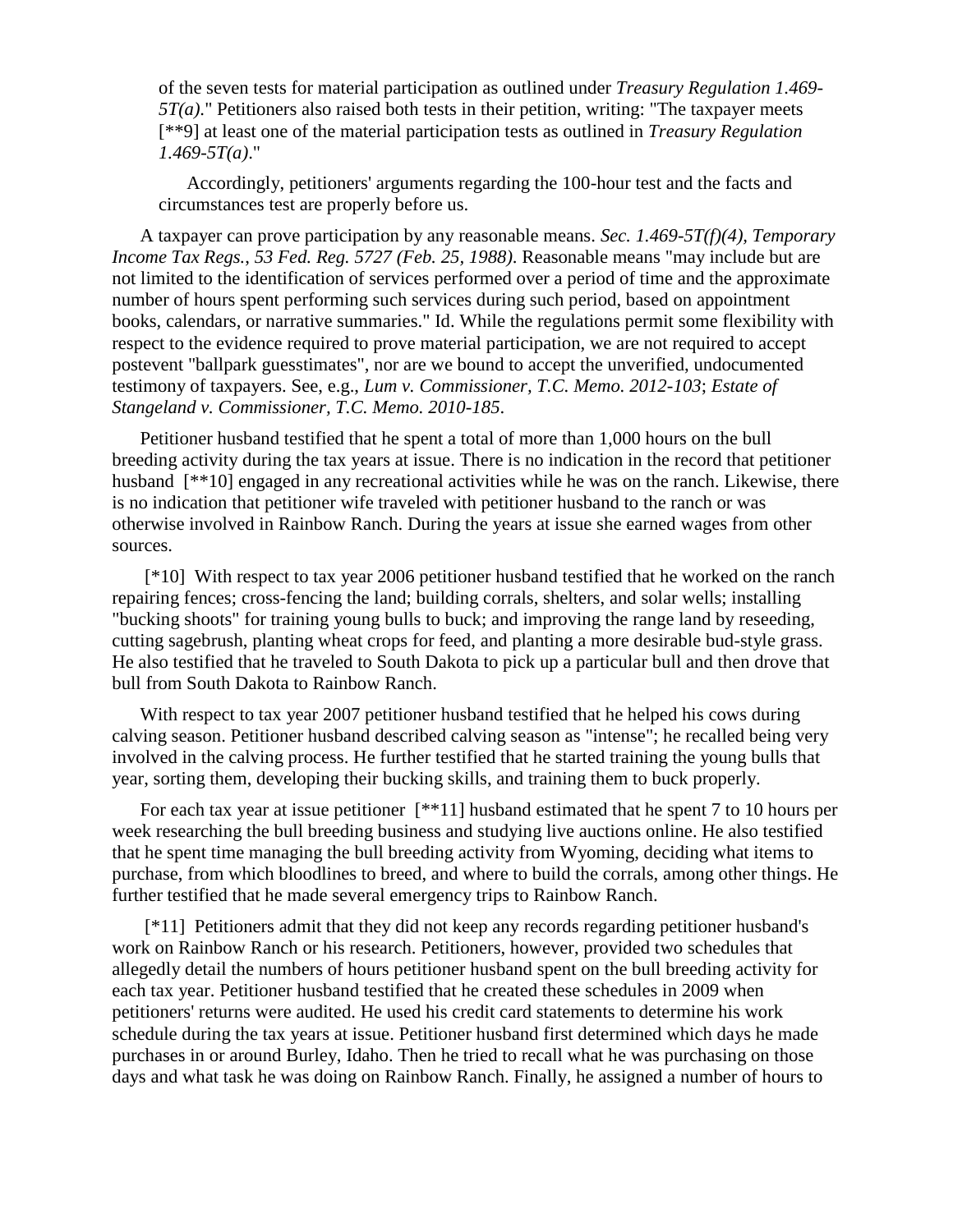each task. Petitioner husband testified that the schedules [\*\*12] do not reflect all of the work he did for Rainbow Ranch; rather, he included only up to 500 hours of work each year.

At trial Mr. Tuckett on behalf of petitioners testified that he had an arrangement with petitioner husband: Mr. Tuckett could graze his livestock on Rainbow Ranch, and in exchange he would help petitioner husband with the ranch. As part of this agreement, when Mr. Tuckett checked on his livestock on Rainbow Ranch--which he did daily--he would also check on petitioner husband's livestock. Mr. Tuckett further testified that even though he helped petitioner [\*12] husband with tasks around the ranch, he was not paid to work for petitioner husband.

Mr. Tuckett recalled seeing petitioner husband at the ranch, but petitioner husband usually had workers with him when he was there. Petitioner husband estimated that the three ranch hands worked 40 hours per week while they stayed on the ranch. Petitioner husband testified that he supervised the ranch hands while he was in Wyoming.

Mr. Tuckett did not estimate how many hours he saw petitioner husband on the ranch during the tax years at issue.

Petitioners' son also testified for petitioners. In particular, petitioners' son recalled researching [\*\*13] the bull breeding activity with his father, determining which bloodlines to use and studying the auctions online. Petitioners' son testified that he accompanied his father on the trip to South Dakota in 2006. Petitioners' son did not estimate how many hours he saw petitioner husband working on the bull breeding activity during the tax years at issue.

Kerry Friedrich, a longtime employee at Growin' Green Co., testified for petitioners. Mr. Friedrich testified that petitioner husband was the hardest worker at Growin' Green Co., keeping the most hours and doing whatever was necessary to finish a job. Mr. Friedrich remembered that petitioner husband was at Rainbow [\*13] Ranch "a couple times a month" during Growin' Green Co.'s busy season and "more often" than that during Growin' Green Co.'s off-season. Mr. Friedrich, however, could not provide any exact dates when petitioner husband was away, nor did he provide a more definite estimate of how often petitioner husband was at Rainbow Ranch.

Although petitioners provide a credible narrative summary of petitioner husband's participation, they maintained no contemporaneous records or documentation of his participation such as appointment books, calendars, [\*\*14] or logs. Contemporaneous daily time reports, logs, or similar documents are not required if other reasonable means of establishing a taxpayer's participation exist. *Sec. 1.469-5T(f)(4), Temporary Income Tax Regs., supra*. Petitioners claim that their schedules of hours worked reasonably establish petitioner husband's participation. We disagree.

The credit card statements provide no information regarding how many hours petitioner husband spent on a given day on the bull breeding activity. Therefore, the hours petitioner husband claims he worked are merely "guesstimates". Moreover, petitioners' schedules are riddled with contradictions. On several occasions the credit card statements place petitioner husband in Wyoming or Utah when the schedules of hours claim he was working in Burley, [\*14] Idaho. Also, on at least one occasion petitioner husband claimed he spent 28 hours on the bull breeding activity during a 24-hour period.

Our analysis of the time petitioner husband spent in tax years 2006 and 2007 working on matters relating to Rainbow Ranch is made difficult by the lack of any contemporaneous records or other records and documentation regarding what he did specifically day to day and how [\*\*15] much time he spent on matters relating to the bull breeding activity. In this case the lack of records and documentation is not cured by estimates made years after the fact in writing or by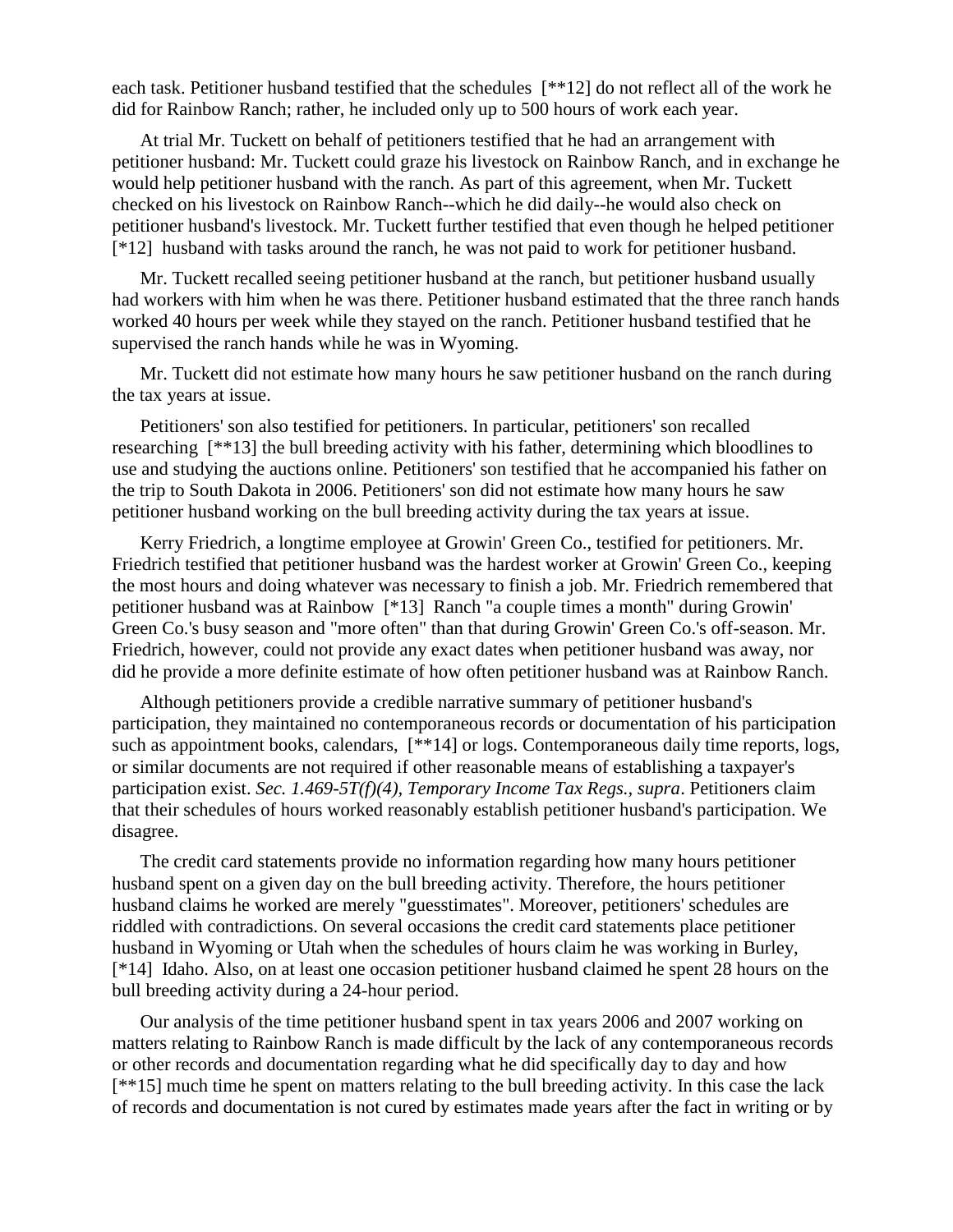### testimony. See, e.g., *Iversen v. Commissioner, T.C. Memo. 2012-19*; *Fowler v. Commissioner, T.C. Memo. 2002-223*; *Goshorn v. Commissioner, T.C. Memo. 1993-578*.

Petitioner husband, Mr. Tuckett, petitioners' son, and Kerry Friedrich were credible witnesses. We do not doubt that petitioner husband spent time on Rainbow Ranch activities while in Wyoming. We also acknowledge that petitioner husband participated in and/or assisted with the bull breeding operation, ranch maintenance, and improvements while in Idaho.

The weight of the evidence before us, however, does not establish that during each of the tax years at issue (1) petitioner husband spent 500 hours on the  $[*15]$  bull breeding activity; <sup>2</sup> or (2) petitioner husband worked more than Mr. Tuckett, who was at the ranch every day, or the ranch hands, who worked on the ranch 40 hours per week for approximately four months, regardless of whether petitioner husband worked more than 100 hours on the bull breeding activity. See *Iversen v. Commissioner, T.C. Memo. 2012-19*. [\*\*16] Petitioners have failed to meet the criteria of the 500-hour or 100-hour tests.

2 Petitioners contend that petitioner husband's driving back and forth between Wyoming and Idaho should count towards the 500 hours required by *sec. 1.469-5T(a)(1), Temporary Income Tax Regs.*, 53 Fed. Reg. 5725-5726 (Feb. 25, 1988). We do not discuss this issue because even if we include petitioner husband's driving time in the 500-hour calculation, there is not enough evidence to support petitioner husband's claim that he spent 500 hours on the bull breeding activity.

The weight of the evidence before us also fails to establish that petitioner husband worked on the bull breeding activity in a regular, continuous, and substantial manner. During the tax years at issue petitioner husband ran Growin' Green Co., a highly successful, full-time business over 200 miles from Rainbow Ranch. He was actively involved with and in charge of Growin' Green Co. The evidence shows that petitioner husband was at the ranch approximately 58 days in tax year 2006 and approximately 35 days in tax year 2007. Petitioner husband's sporadic trips to Rainbow Ranch coupled with his intense work ethic [\*16] with respect to Growin' Green Co. [\*\*17] do not suggest that he worked on the bull breeding activity in a regular or continuous manner.

Petitioners, however, claim that petitioner husband spent 7 to 10 hours per week researching for Rainbow Ranch while also managing the ranch from Wyoming. If petitioner husband were researching, running, supervising, managing, and involved with all significant activities of Rainbow Ranch, as petitioners seem to claim, we would expect petitioners to have offered into evidence extensive research notes, files, to-do lists, home and mobile phone records, business plans, project descriptions, instructions to employees, and the like, documenting and establishing petitioner husband's active involvement in the regular, continuous, and substantial management and day-to-day activities of the bull breeding activity. That documentary evidence is absent.

Even if petitioners had provided documentary evidence regarding petitioner husband's management activities, we would not take into account those management activities under the facts and circumstances test. A taxpayer's management activities are not taken into account under the facts and circumstances test (1) if another person also receives compensation [\*\*18] for management services relating to the activity or (2) if another person spends more time on management services relating to the activity than the taxpayer.

[\*17] *Sec. 1.469-5T(b)(2)(ii)(A)* and *(B), Temporary Income Tax Regs., supra*; cf. *sec. 1.469-5T(f)(2)(ii)(A)* and *(B), Temporary Income Tax Regs.*, *53 Fed. Reg. 5727 (Feb. 25, 1988)*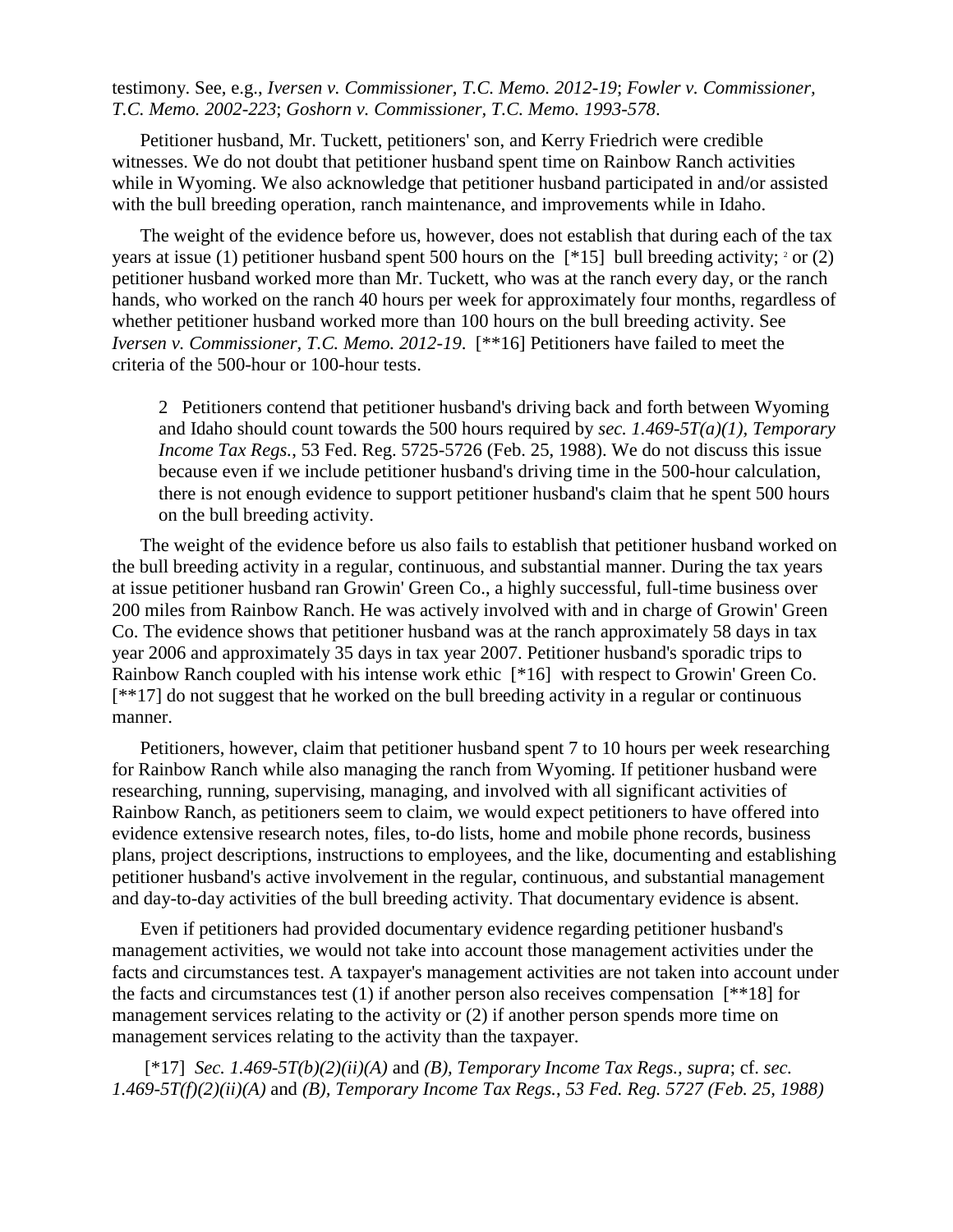(stating that an individual's investor activities, including studying and reviewing financial statements or reports on operations as well as monitoring the finances or operations of the activity in a nonmangerial capacity, do not qualify as participation in an activity unless the individual is directly involved in the day-to-day management of the activity).

On petitioners' 2006 Federal income tax return petitioners included \$16,750 of management fees in their calculation of Schedule F expenses. On petitioners' 2007 Federal income tax return petitioners included \$13,509 of management fees and "outside service" in their Schedule F calculation of expenses. Petitioner husband testified that these fees were paid to Mr. Tuckett. Although Mr. Tuckett claims that he was never paid by petitioner husband and petitioner husband claims that the payments made to Mr. Tuckett [\*\*19] were merely reimbursements, petitioner husband wrote a letter to the Internal Revenue Service during his audit stating that the bull breeding activity incurred "management cost throughout the year". The record therefore contains substantial inconsistency on the question whether petitioner paid Mr. Tuckett for management services.

[\*18] Petitioner husband did not engage in the bull breeding activity in a regular, continuous, and substantial manner. On this record we conclude that petitioners have failed to meet the criteria of the facts and circumstances test, regardless of whether petitioner husband worked more than 100 hours on Rainbow Ranch.

Petitioners did not materially participate in the bull breeding activity as required under *section 469* and the related regulations. Accordingly, we sustain respondent's determination regarding petitioners' bull breeding activity.

#### II. Section 6662(a) Accuracy-Related Penalty

Respondent determined that petitioners are liable for accuracy-related penalties pursuant to *section 6662(a)* for tax years 2006 and 2007. *Section 6662(a)* adds to the tax required to be shown on the taxpayer's return 20% of any underpayment attributable to, among other things, any substantial [\*\*20] understatement of income tax within the meaning of *section 6662(b)(2)*. The phrase "substantial understatement of income tax" means an understatement that exceeds the greater of \$5,000 or 10% of the income tax required to be shown on the tax return for the taxable year. *Sec. 6662(d)(1)(A)*.

Under *section 7491(c)* the Commissioner bears the burden of production regarding the taxpayer's liability for any penalty. See also *Higbee v. Commissioner, 116 T.C. 438, 446-447 (2001)*. Once the Commissioner has met [\*19] this burden, the taxpayer must provide persuasive evidence that the Commissioner's determination is incorrect. See *Rule 142(a)*; *Higbee v. Commissioner, 116 T.C. at 447*.

Respondent determined that petitioners should have reported income tax liabilities of \$145,628 and \$311,160 on their 2006 and 2007 Federal income tax returns, respectively. Respondent also determined that petitioners understated their income tax by \$39,510 for tax year 2006 and by \$51,076 for tax year 2007, both of which exceed 10% of the income tax petitioners should have reported on their 2006 and 2007 Federal income tax returns. Respondent has shown that petitioners substantially understated their income tax liabilities [\*\*21] for tax years 2006 and 2007.

Petitioners therefore are liable for the accuracy-related penalties unless they can show they had reasonable cause for and acted in good faith regarding part of each of the underpayments. See *sec. 6664(c)(1)*; *sec. 1.6664-4(a), Income Tax Regs.* For purposes of *section 6664(c)* a